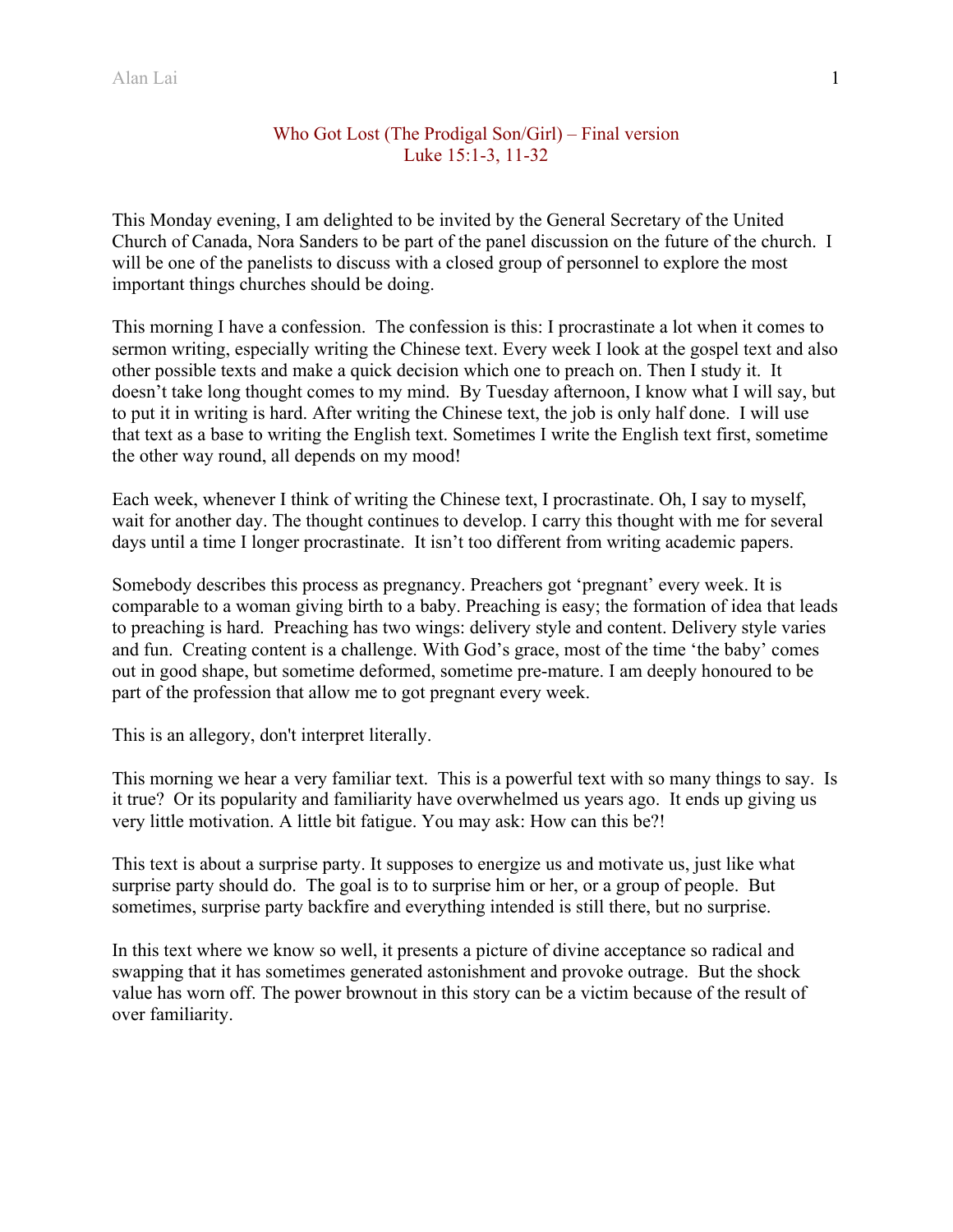Even when the first line, "There was a man who had two sons…" Oh, I know what happened. It is like watching Star Wars movie over and over again. By the time you watch the fifth time, no surprises anymore.

The original intend of this story is to shock us with the surprise of the father who hike up his skirts and rushing down the road shouting for joy and calling for "A robe! A ring! and sandals!

The son who squandered his money has come back. The lost son or girl has returned. Family unification happens.

No matter how badly you have messed up, God is always forgiving and merciful. Just be courageous to pick yourself up. There is a plenty of forgiveness waiting for you. You can start all over again. God is love. God is merciful.

This story can be potential materials for a self-help best-seller where the story, the plot and the ending are so predictable that the story no longer shock us. This is one reason why I procrastinate when I preach an over familiar text like this one.

Today, I want to approach The Prodigal Son or Prodigal Girl a different way. It isn't about the younger Son or Girl's comeback to a gracious God.

One thing we cannot afford to over look is context that leads to this story. What is said before this parable. Why was it said? For whom it was said and what purpose?

If you hear the text just as it is read today, you have no problem. We read Luke 15, 1-3 and then jump right in verse 11-32. But to respond to some people who questioned Jesus choice of guests and friends, Jesus gave the parable of the Lost Sheep, then the Lost Coin, and then the story we have today the Lost Son.

These three parables have a common feature: it focuses on the action of the owner who either lose a sheep, a coin, or a son. Jesus answers their question: why should we care about these people, tax collectors, sinners?

Jesus meant not to articulate a different understanding of God, for graciousness of God has been firmly established the ancient Jewish prophet and national experience. They didn't need Jesus to teach them God is welcoming. The Book of Ruth, Isaiah and many more have told them so. But the intend of these stories was to invite these rigid people to think about the normal human experience and how even earthly parents will exercise compassion when their own children, no matter what they have done, where they have been, will welcome them and feast with them with great joy. Compassion is lifted up.

The story isn't about the Prodigal Son, not the oone who is lost and went away. The climax of this story is the older Son. The one who didn't go away, works hard, always stay in the house and do all the nice work.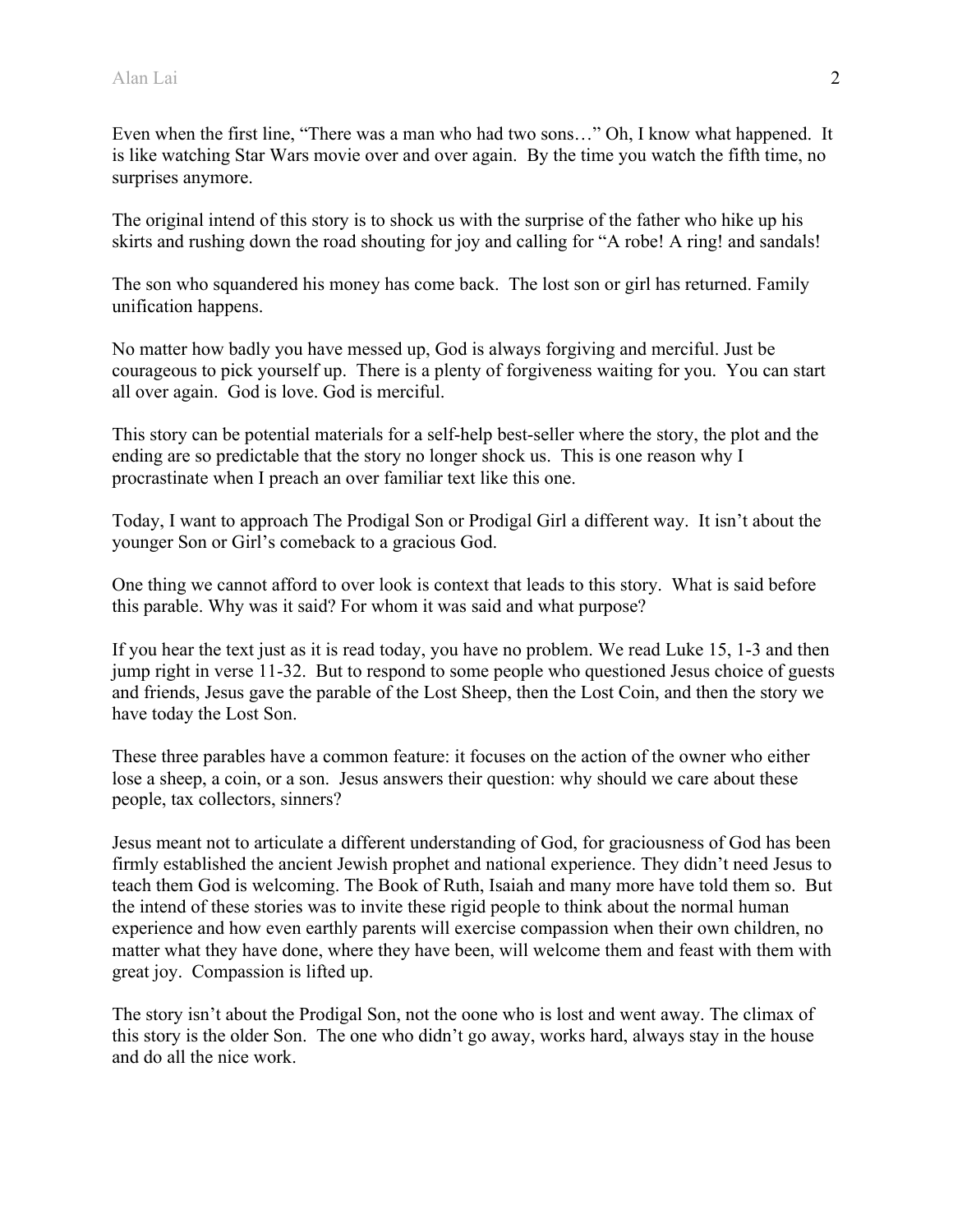When the older son saw what the father has done when the younger sons comes back, he was anger. He heard music, dancing and a feast was going on. He asked: what happened?

The servant says: your younger brother is back.

The text says: The older brother was angry and refused to go in."

What? Hey, your brother comes back! It is your brother! No, he refuses to even go into the house.

We often like to use this text as a way to say God always welcome sinners when they repent. Sure, repent. God will welcome you. But this story is more than repentance. The son may have thought about what to say when he see the father, as the parable goes. But the development of the story is that the son has no chance to say all those things when he saw the father. The father, on the other hand, saw his son, what happened next…

3 adjectives

He RAN to his son… He THREW his arms around him … and he KISSED him.

This usually is one of the scenes in romantic movies. It is about love.

Before this son said one word… Before the father knows what reason his son is coming back. Before this son demonstrates good behavior. This young son has no chance to do all the good things his older brother has done. This father, just with the fact that he spots him in the distance, that is good enough. He initiates all the action: he runs, throws, kisses. And later he brings the best robe, and sandals, and he orchestrates a great thanksgiving feast.

This is family love in action. So I say…

For those family members thought of disowning their children when they came out as gays and lesbians. Go ahead. Just don't call yourself Christians.

For those people who thought God only love and bless certain people. Go ahead. Just don't say you understood the Bible.

For those people who don't want to open up doors to hungry people and less formulate people. Go ahead. Just don't say anymore we are a welcoming church.

If in our understanding of ministry and God, certain conditions apply, such as we expect certain people they will marry, dress certain way in order to be accept. Go ahead. Just cross out the section on unconditional love in our mission statement as printed in the bulletin. The church cannot function based on lies.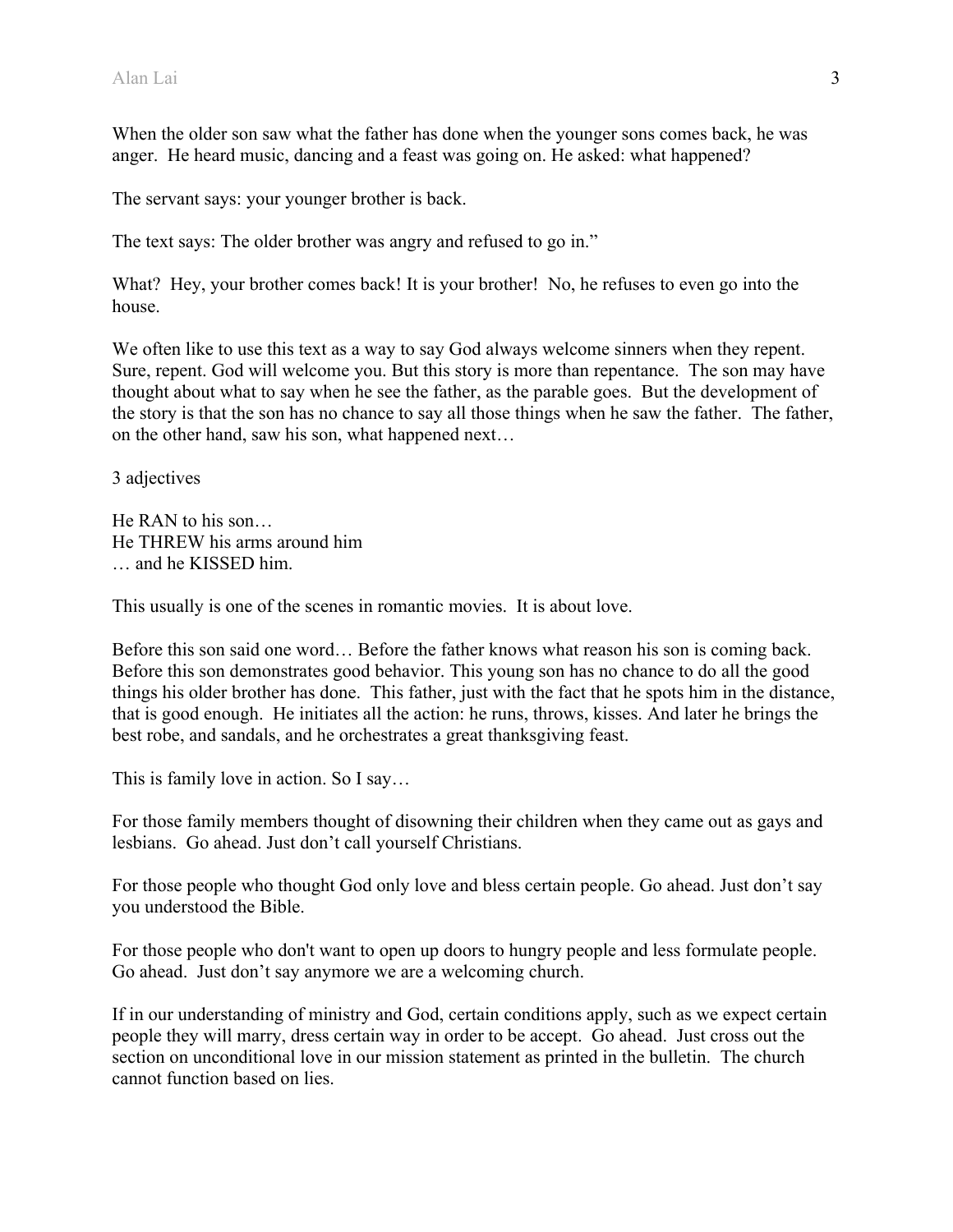This parable is about the older son.

When the father reaches out to the older son, the older son basically asks three questions,

"Why are you so nice to him? Why are you so unfair? What have you done for me?"

Note the focus of his thought is always "I". Himself. Never about the younger son and even the father.

This is a selfish son always staying in the house, always doing the right things, always serving the father. Yet, he is selfish.

Although he has done it the right way, seemingly living the right way all the time, he doesn't understand this father. They may be living in the same house, but they are far apart.

He is looking for extra reward, but there is none. He has done the right things with wrong reasons. He is no different from the younger son who needs forgiveness and love.

The beauty of this text is meant to invite the Pharisees and the teachers of the law to enter the compassionate heart of God.

Today, it invites us to think twice when we feel are always faithful, always serving, always keeping God's law, we are Christians should deserve better treatment then those who have not behaving the way they should have behaved. It invites us to enter the compassionate heart of God. To see the younger son comes back is easy; to see the older brother rejoice is hard.

No matter where you stand in this relationship, the younger one or the older one. The one who behave differently or the one who always keeping God's way of life, God love them both.

Whether you have wasted opportunity after opportunity or have been faithfully serving God in various ways and have judged others for not measuring up, God loves them.

I like the President of Lutheran Seminary in Philadelphia, Dr. David Lose's comment on this text. He says,

"Whether they think this news is the best in the world or barely notice it, yet God loves them. Whether they're in the church reluctantly or with joy, whether they have had a lifelong relationship with God, have just come to know God, or aren't even sure God really exists, yet God loves them...truly, madly, and deeply."

Our challenge is to enter the compassionate heart of God and let God's gracious love crack-open a space in our hearts to be self-critical, open and even to disturb us.